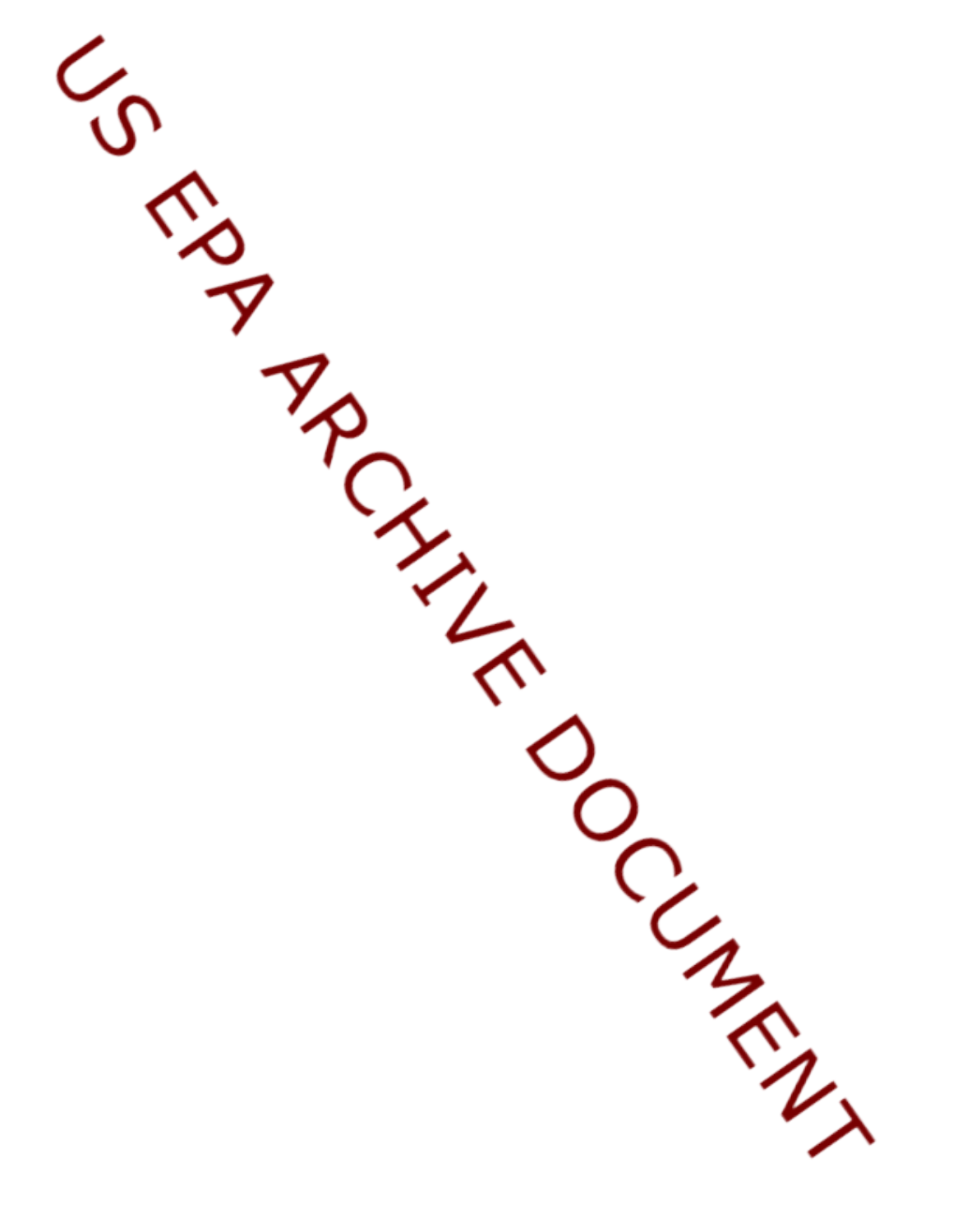## **Technical Factsheet on: NITRATE/NITRITE**

[List of Contaminants](http://www.epa.gov/safewater/hfacts.html) 

 As part of the Drinking Water and Health pages, this fact sheet is part of a larger publication: **National Primary Drinking Water Regulations** 

**Drinking Water Standards** (in mg/L)

 Nitrate- MCLG: 10; MCL: 10; 10-day HAL: 10 Nitrite- MCLG: 1; MCL: 1; 10-day HAL: 1 Total (Nitrate+Nitrite)- MCLG: 10; MCL: 10; 10-day HAL: 10

### **Health Effects Summary**

 The serious illness in infants is due to the conversion of nitrate to nitrite by the body, which can interfere Acute: Excessive levels of nitrate in drinking water have caused serious illness and sometimes death. with the oxygen-carrying capacity of the child's blood. This can be an acute condition in which health deteriorates rapidly over a period of days. Symptoms include shortness of breath and blueness of the skin.

 consuming 1 liter of water per day, a ten-day exposure to 10 mg/L total nitrate/nitrite. Drinking water levels which are considered "safe" for short-term exposures: For a 10-kg (22 lb.) child

Chronic: Effects of chronic exposure to high levels of nitrate/nitrite include diuresis, increased starchy deposits and hemorrhaging of the spleen.

 Cancer: There is inadequate evidence to state whether or not nitrates or nitrites have the potential to cause cancer from lifetime exposures in drinking water.

### **Usage Patterns**

 Primary sources of organic nitrates include human sewage and livestock manure, especially from Most nitrogenous materials in natural waters tend to be converted to nitrate, so all sources of combined nitrogen, particularly organic nitrogen and ammonia, should be considered as potential nitrate sources. feedlots.

The primary inorganic nitrates which may contaminate drinking water are potassium nitrate and ammonium nitrate. Potassium nitrates are used mainly as fertilizers (85%), with the remainder in heat transfer salts, glass and ceramics, and in matches and fireworks. Ammonium nitrates are used as fertilizers (84%) and in explosives and blasting agents (16%).

### **Release Patterns**

 According to the Toxics Release Inventory, releases to water and land totalled over 112 million pounds The major environmental releases of inorganic sources of nitrates are due to the use of fertilizers. from 1991 through 1993. The largest releases of inorganic nitrates occurred in Georgia and California.

### **Environmental Fate**

Due to its high solubility and weak retention by soil, nitrates are very mobile in soil, moving at approximately the same rate as water, and has a high potential to migrate to ground water. Because it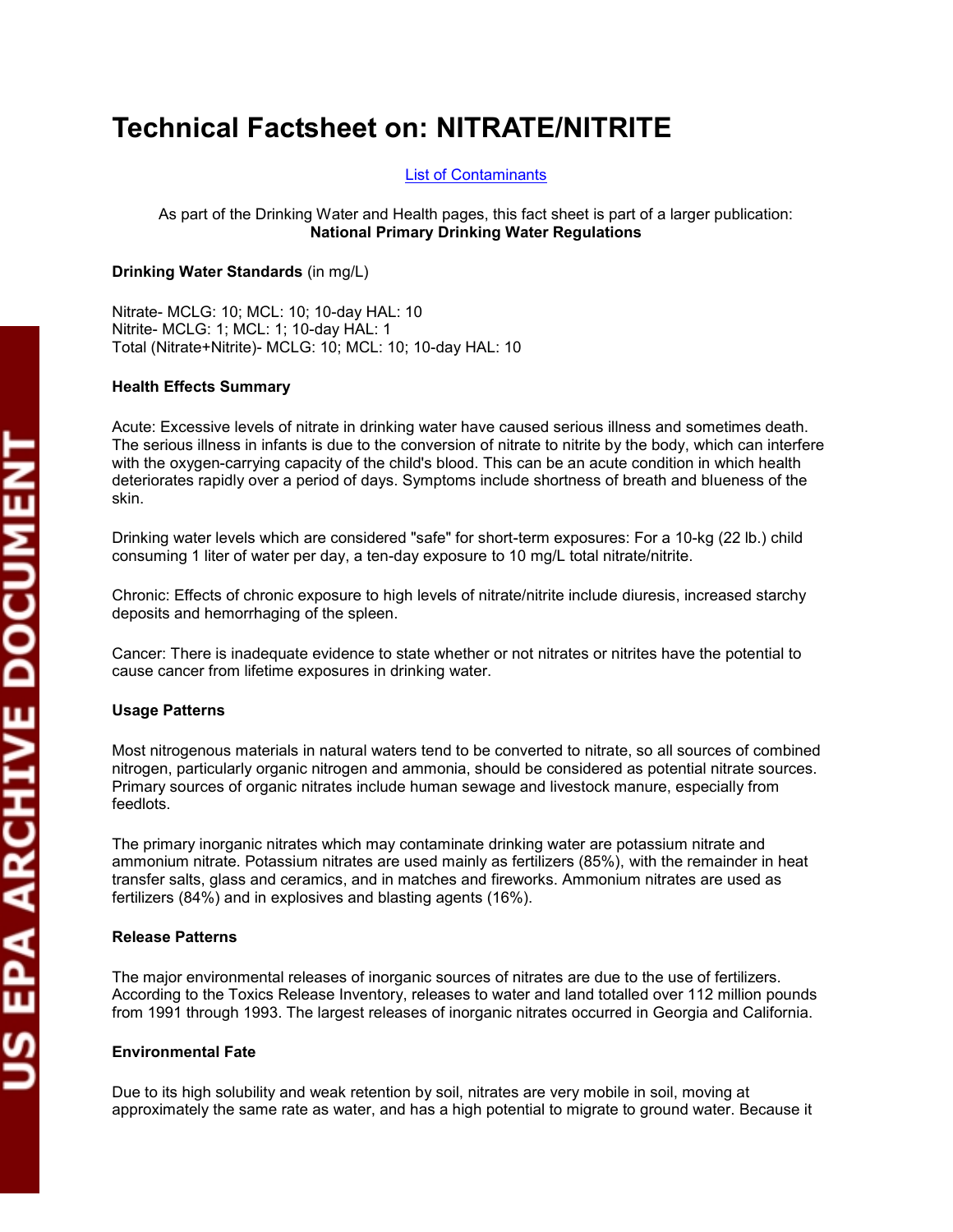Ammonium nitrate will be taken up by bacteria. Nitrate is more persistent in water than the ammonium does not volatilize, nitrate/nitrite is likely to remain in water until consumed by plants or other organisms. ion. Nitrate degradation is fastest in anaerobic conditions.

### **Chemical/Physical Properties**

CAS Number: Nitrate ion: 14797-55-8; Nitrite ion: 14797-65-0

 crystalline forms, usually coated with an anti-caking agent and adsorbed fuel oil. Color/ Form/Odor: Domestic fertilizer grade ammonium or potassium nitrates are in prilled (beaded) or

Solubilities: Nitrates and nitrites are highly soluble in water

Soil sorption coefficient: N/A

Bioconcentration Factor: N/A

Trade Names/Synonyms: Potassium salt: Potnit, Hitec, Niter, Nitrate of potash, Saltpeter. Ammonium salt: German or Norway saltpeter, Varioform I, Merco or Herco prills, Nitram.

# **Other Regulatory Information<br><sub>Monitoring:**</sub>

 Initial Frequency-Nitrate: 1 sample annually Nitrite: 1 sample during first 3-year compliance period Repeat Frequency-Nitrate: 1 sample annually Nitrite: determined by State Initial Frequency-Nitrate: 1 sample each quarter Nitrite: 1 sample during first 3-year compliance period Repeat Frequency-Nitrate: 1 sample annually Nitrite: determined by State  **--Triggers - If detect at > 5 mg/L nitrate, sample quarterly.**  If detect at > 0.5 mg/L nitrite, sample quarterly. If detect total nitrate + nitrite > 5 mg/L, sample quarterly **-- For Ground Water Sources: -- For Surface Water Sources:** 

### **Analysis**

 EPA 600/4-79-020 353.1; 353.2; 353.3; 300.0; 354.1 Analysis<br>Reference Source Method Number <sub>Method</sub> Number <sub>M</sub>ethod Number

Standard Methods 418C; 418F<br>ASTM D3867-85A; D3867-85B

**Treatment/Best Available Technologies**: Ion exchange; Reverse osmosis; Electrodialysis (nitrate only)

### **Toxic Release Inventory - Releases to Water and Land, 1987 to 1993 (in pounds):**

| <b>TOTALS</b>       | Water<br>59.014.378 | Land<br>53,134,805 |  |
|---------------------|---------------------|--------------------|--|
| Top Fifteen States* |                     |                    |  |
| GA                  | 12.114.253          | 12,028,585         |  |
| CA                  |                     | 21.840.999         |  |
| AL                  | 3.463.097           | 6.014.674          |  |